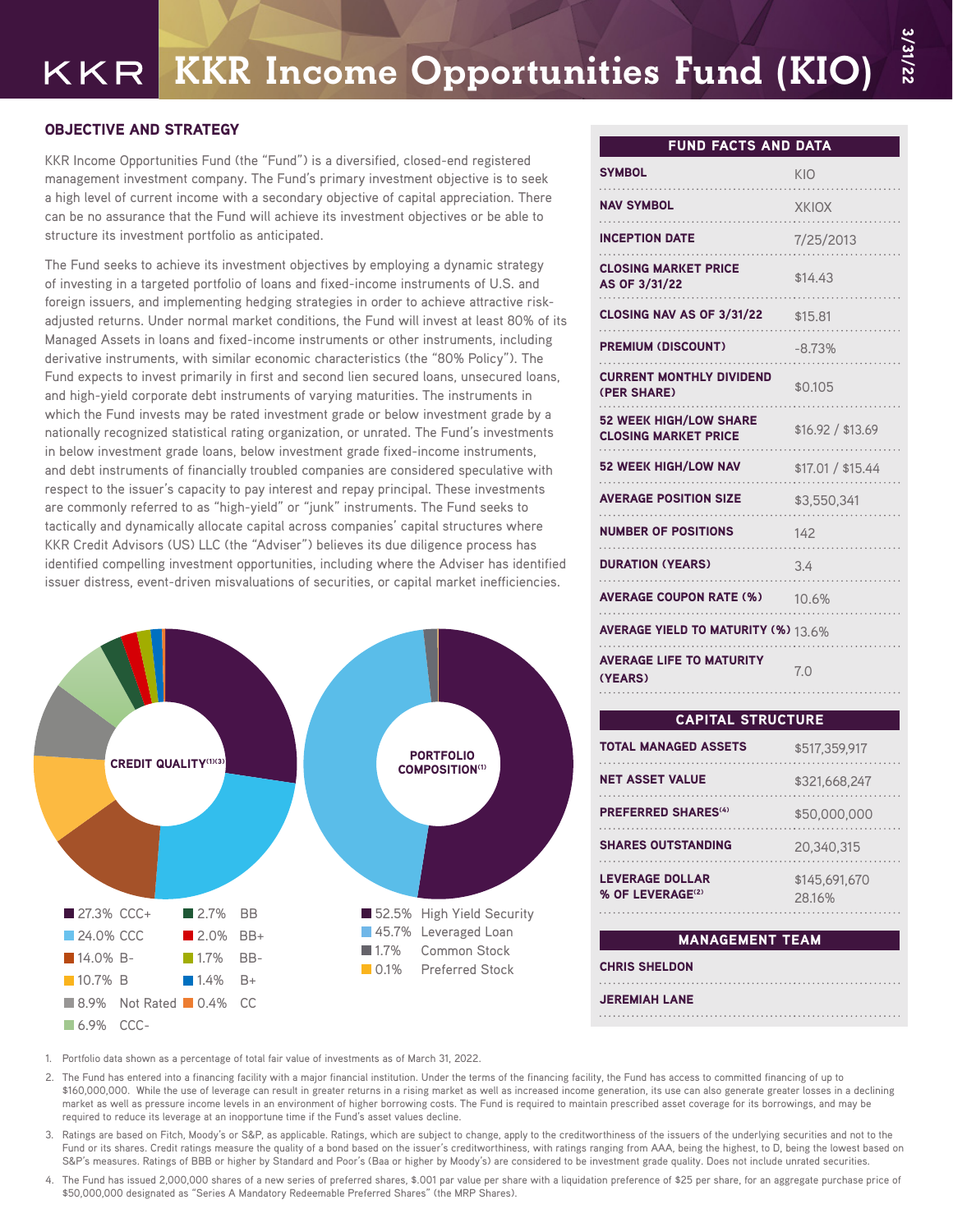#### KKR Income Opportunities Fund (KIO) KKR

## TOP 5 INDUSTRIES\* (as of 3/31/22)

| <b>HOTELS, RESTAURANTS &amp; LEISURE</b> | 13.2% |
|------------------------------------------|-------|
| <b>BUILDING PRODUCTS</b>                 | 8.3%  |
| <b>SOFTWARE</b>                          | 7.3%  |
| AEROSPACE & DEFENSE                      | 5.4%  |
| <b>CHEMICALS</b>                         | 4.8%  |
| <b>TOTAL</b>                             | 39.0% |

#### KKR INCOME OPPORTUNITIES FUND (NYSE: KIO)



## TOP 10 ISSUERS\*\* (as of 3/31/22)

| Sequa Corp                        | 4.7%  |
|-----------------------------------|-------|
| Douglas Holding AG                | 3.7%  |
| Carnival Corp                     | 2.9%  |
| Varsity Brands, Inc.              | 2.8%  |
| Cemex Materials, LLC              | 2.7%  |
| LBM Borrower, LLC                 | 2.7%  |
| National Financial Partners Corp. | 2.6%  |
| Vantage Specialty Chemicals Inc   | 2.5%  |
| Misys Ltd.                        | 2.5%  |
| Excelitas Technologies Corp       | 2.2%  |
| <b>TOTAL</b>                      | 29.3% |

#### **GEOGRAPHY**

| <b>United States</b> | 93.0% |
|----------------------|-------|
| Europe               | 7.0%  |

\* The industry classifications reported are from widely recognized market indexes or rating group indexes, and/or as defined by Fund management, with the primary source being GICS.

\*\* Holdings are subject to change and are provided for informational purposes only. This list does not constitute a recommendation to buy, sell or hold a security.

## ABOUT KKR

KKR Credit Advisors (US) LLC serves as the Fund's investment adviser. Launched in 2004, the Adviser is a subsidiary of KKR & Co. Inc. (together with the Adviser and its other affiliates, "KKR"), a leading global investment firm with more than a 40-year history of leadership, innovation and investment excellence. The Adviser's investment teams, which are organized by industry, invest across the capital structure with the goal of protecting capital and achieving attractive risk-adjusted returns.

#### **INVESTMENT PRODUCTS: NOT FDIC OR SIPC INSURED • NO BANK GUARANTEE • MAY LOSE VALUE**

Past performance is no guarantee of future results. Both the market price for Fund shares and their NAV will fluctuate with market conditions. Current performance may be higher or lower than the performance shown.

About Risk: An imbalance in supply and demand in the income market may result in valuation uncertainties and greater volatility, less liquidity, widening credit spreads and a lack of price transparency in the market. Investments in income securities may be affected by changes in the creditworthiness of the issuer and are subject to the risk of non–payment of principal and interest. The value of income securities also may decline because of real or perceived concerns about the issuer's ability to make principal and interest payments. Borrowing to increase investments (leverage) will exaggerate the effect of any increase or decrease in the value of Fund investments. Investments rated below investment grade (typically referred to as "junk") are generally subject to greater price volatility and illiquidity than higher rated investments. As interest rates rise, the value of certain income investments is likely to decline. Senior loans are subject to prepayment risk. Investments in foreign instruments or currencies can involve greater risk and volatility than U.S. investments because of adverse market, economic, political, regulatory, geopolitical or other conditions. Changes in the value of investments entered for hedging purposes may not match those of the position being hedged. The Fund may engage in other investment practices that may involve additional risks.

Common shares of the Fund are only available for purchase and sale at current market price on a stock exchange.

An investment in the Fund is not appropriate for all investors and is not intended to be a complete investment program. An investment in the Fund involves risks, including the risk that you may receive little or no return on your investment or that you may lose part or even all of your investment. Therefore, prospective investors should consider carefully the Fund's investment objectives, risks, charges and expenses and should consult with a tax, legal or financial advisor before making any investment decision. Shares of closed-end investment companies frequently trade at a discount from their net asset value.

The information on this sheet is for U.S. residents only and does not constitute an offer to sell, or a solicitation of an offer to purchase, securities in any jurisdiction to any person to whom it is not lawful to make such an offer.